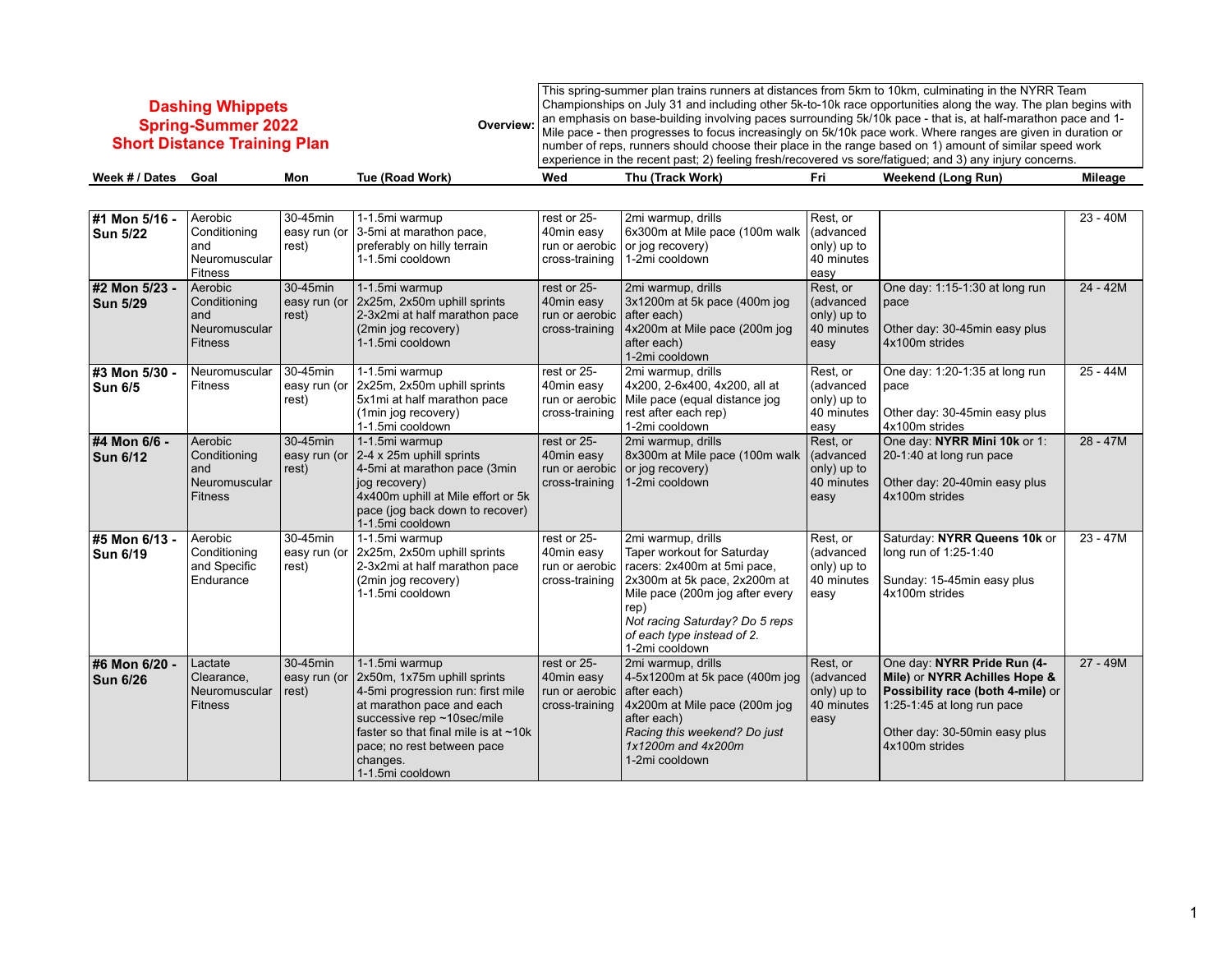## **Dashing Whippets Spring-Summer 2022 Short Distance Training Plan**

**Overview:** This spring-summer plan trains runners at distances from 5km to 10km, culminating in the NYRR Team Championships on July 31 and including other 5k-to-10k race opportunities along the way. The plan begins with an emphasis on base-building involving paces surrounding 5k/10k pace - that is, at half-marathon pace and 1- Mile pace - then progresses to focus increasingly on 5k/10k pace work. Where ranges are given in duration or number of reps, runners should choose their place in the range based on 1) amount of similar speed work experience in the recent past; 2) feeling fresh/recovered vs sore/fatigued; and 3) any injury concerns.

| Week # / Dates                    | Goal                                             | Mon                                                               | Tue (Road Work)                                                                                                                                                                                                                  | Wed                                                                                                        | Thu (Track Work)                                                                                                                                                                                                                         | Fri                                                        | <b>Weekend (Long Run)</b>                                                                                          | Mileage    |
|-----------------------------------|--------------------------------------------------|-------------------------------------------------------------------|----------------------------------------------------------------------------------------------------------------------------------------------------------------------------------------------------------------------------------|------------------------------------------------------------------------------------------------------------|------------------------------------------------------------------------------------------------------------------------------------------------------------------------------------------------------------------------------------------|------------------------------------------------------------|--------------------------------------------------------------------------------------------------------------------|------------|
| #7 Mon 6/27 -<br>Sun 7/3          | Aerobic<br>Conditioning,<br>Lactate<br>Clearance | 30-45min<br>rest)                                                 | 1-1.5mi warmup<br>easy run (or 2x50m, 1-2x75m uphill sprints<br>3-5x1mi at 10k pace (2' jog<br>recovery)<br>1-1.5mi cooldown                                                                                                     | rest or 25-<br>40min easy<br>cross-training                                                                | 2mi warmup, drills<br>Cut down 800s: 5-6x800m, with<br>run or aerobic first rep at half marathon pace<br>and each successive rep ~5sec<br>faster per 800 so that last rep is<br>as at 3k pace (jog 400m after<br>each)<br>1-2mi cooldown | Rest, or<br>(advanced<br>only) up to<br>40 minutes<br>easy | Saturday: 1:30-1:45 at long run<br>pace<br>Sunday: 15-45min easy plus<br>4x100m strides                            | $28 - 49M$ |
| #8 Mon 7/4 -<br><b>Sun 7/10</b>   | Aerobic<br>Conditioning,<br>Lactate<br>Clearance | <b>NYC Runs</b><br>(5k/10k) or<br>30-45min<br>easy                | 1.5-2mi warmup<br>Firecracker 3x50m, 1-2x75m uphill sprints<br>4mi at half marathon pace,<br>preferably on hilly terrain<br>1-1.5mi cooldown                                                                                     | <b>Al Goldstein</b><br>5k or rest or<br>25-40min<br>easy run or<br>aerobic cross-<br>training              | 2mi warmup, drills<br>6-8x400m at Mile pace (200m<br>walk or jog recovery)<br>1-2mi cooldown                                                                                                                                             | Rest, or<br>(advanced<br>only) up to<br>40 minutes<br>easy | One day: 1:30-1:45 at long run<br>pace<br>Other day: 30-50min easy plus<br>4x100m strides                          | $29 - 51M$ |
| #9 Mon 7/11 -<br><b>Sun 7/17</b>  | Lactate<br>Clearance                             | 30-45min<br>easy run (or<br>rest)                                 | 1-1.5mi warmup<br>2x50m, 1-2x75m uphill sprints<br>4-6x1mi at 10k pace (2' jog<br>recovery)<br>1-1.5mi cooldown                                                                                                                  | rest or 25-<br>40min easy<br>run or aerobic<br>cross-training                                              | 2mi warmup, drills<br>5x1200m at 5k pace (400m jog<br>after each)<br>4x200m at Mile pace (200m jog<br>after each)<br>1-2mi cooldown                                                                                                      | Rest, or<br>(advanced<br>only) up to<br>40 minutes<br>easy | One day: NYRR Italy Run (4-<br>mile) 1:35-1:50 at long run pace<br>Other day: 40-55min easy plus<br>4x100m strides | $30 - 52M$ |
| #10 Mon 7/18 -<br><b>Sun 7/24</b> | Specific<br>Endurance                            | <b>NYRR</b><br><b>Brooklyn</b><br>R-U-N 5K<br>or 30-45min<br>easy | 1.5-2mi warmup<br>4-6mi progression run: first mile<br>at marathon pace and each<br>successive rep ~10sec/mile<br>faster so that final mile is at $~10k$<br>pace or faster; no rest between<br>pace changes.<br>1-1.5mi cooldown | <b>NYRR</b><br><b>Summer</b><br>Speed Series<br>#1 or rest or<br>do easy<br>  jogging or<br>cross training | 2mi warmup, drills<br>Pyramid: 800m, 1200m, 1600m,<br>2000m, 1600m, 1200m, 800m,<br>all at 10k pace (jog 400m after<br>1600s and 200m after other reps) easy<br>1-2mi cooldown                                                           | Rest, or<br>(advanced<br>only) up to<br>40 minutes         | One day: 1:20-1:40 at long run<br>pace<br>Other day: 40-55min easy plus<br>4x100m strides                          | $31 - 52M$ |
| #11 Mon 7/25 -<br><b>Sun 7/31</b> | Race Week                                        | 30-45min<br>easy run (or<br>rest)                                 | 1.5-2mi warmup<br>2x75m, 1-2x100m uphill sprints<br>4mi at half-marathon pace (3' jog<br>recovery)<br>2x800m at 5mi pace (3' jog<br>recovery)<br>Racing this weekend? Shorten<br>4mi to 1mi.<br>1-1.5mi cooldown                 | rest or 25-<br>40min easy<br>run or aerobic<br>cross-training                                              | 2mi warmup, drills<br>Taper workout: 2x400m at 5mi<br>pace, 2x300m at 5k pace,<br>2x200m at Mile pace (200m jog<br>after every rep)<br>1-2mi cooldown                                                                                    | Rest                                                       | One day: NYRR Team<br>Championships (5-mile)<br>Other day: 15-45min easy plus<br>4x100m strides                    | $21 - 35M$ |

## **Terminology & Workout Descriptions**

**Aerobic**  Capacity and stamina of the heart to supply muscles with oxygen for the main energy supply in races longer than 800 meters. Typically improved via long runs **conditioning** and tempo runs.

**Neuromuscular**  Strength and efficiency of muscles that convert energy into forward motion. Typically improved via strides, drills, strength training, and shorter high-speed **fitness** interval runs with full recovery.

**Specific**  The appropriate blend of aerobic conditioning and neuromuscular fitness to achieve the best possible result in a race of a specific length (for example, a 10K). **endurance** Typically improved via longer race-pace interval runs with very short recovery (<3 mins).